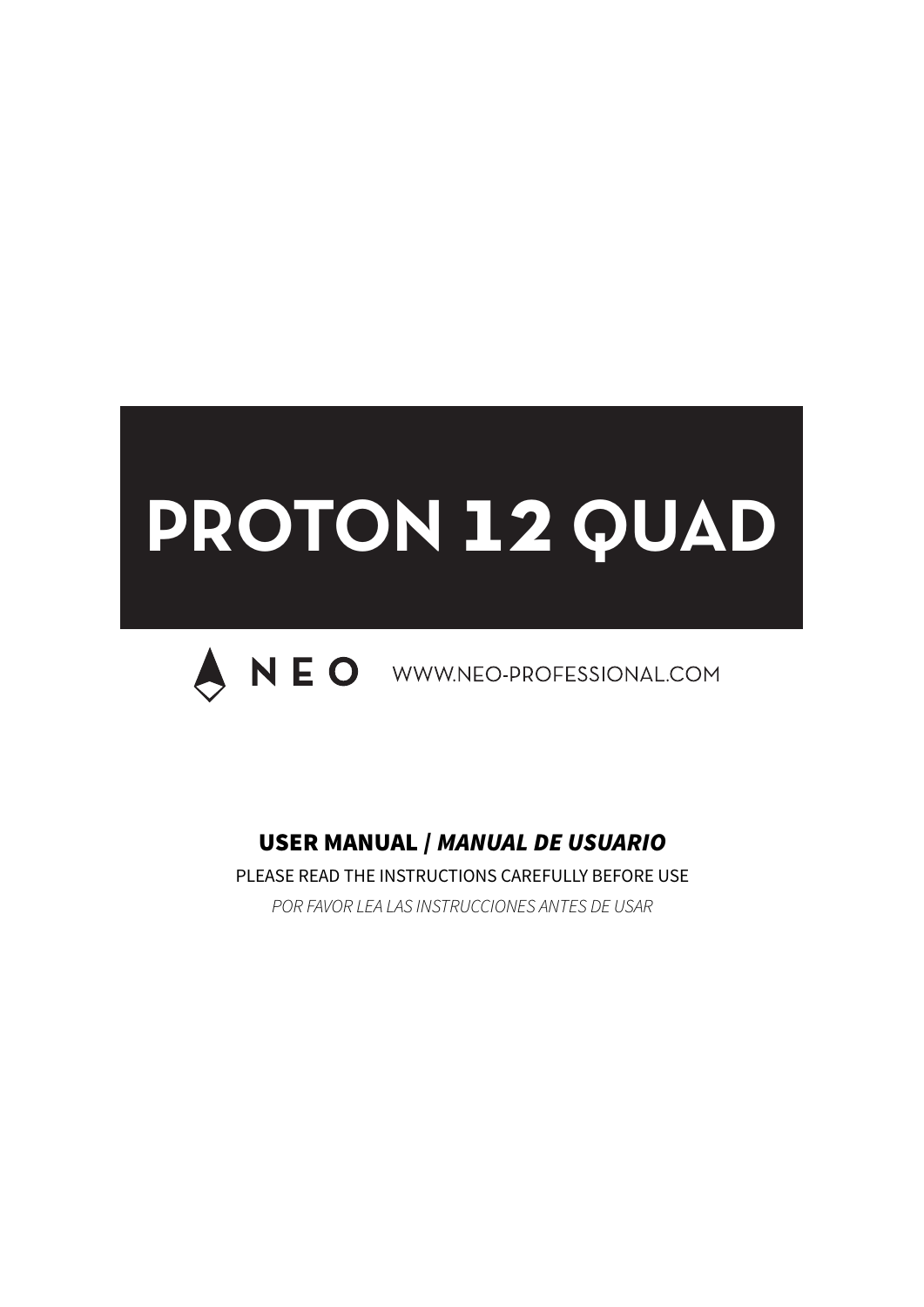**For your own safety, please read this user manual carefully before you initially start-up.** 

#### **SAFETY WARNING**



- All maintenance must be carried out by a qualified electrician.
- A minimum distance of 0.5m must be maintained between the equipment and a combustible surface.
- The product must always be operated in a well ventilated area.
- DO NOT stare directly into the light source.
- Always disconnect the power before carrying out any maintenance.
- The earth must always be connected to the ground.
- Ensure that all parts of the equipment are kept clean and free of dust.

# **IMPORTANT**

**Every person involved with the installation, operation and maintenance of this device has to be qualified.**

- Follow the instructions of this manual.
- Consider this manual to be part of the total product.
- Keep this manual for the entire service life of the product.
- Pass this manual on to every further owner or user of the product
- Download the latest version of the user manual from the Internet.

# **OPERATING DETERMINATIONS**

- This product is only allowed to be operated with an alternating voltage of 100-240 V, 50/60 Hz.
- This device is designed for professional use, e.g. on stages, in clubs, bars, theatres etc.
- Do not shake the device. Avoid brute force when installing or operating the device.
- When choosing the installation-spot, please make sure that the device is not exposed to extreme heat, moisture or dust. There should not be any cables lying around. Please make sure that the unit cannot be touched or bumped.
- When using smoke machines, make sure that the de-

vice is never exposed to the direct smoke jet and is installed in a distance of 0.5 meters between smoke machine and device.

- The ambient temperature must always be between -15° C and +45° C. Keep away from direct insulation (particularly in cars) and heaters.
- Never use the device during thunderstorms. Over voltage could destroy the device. Always disconnect the device during thunderstorms.
- The device must only be installed on a non-flammable surface. In order to safeguard suficient ventilation, leave 50 cm of free space around the device.
- For overhead use (mounting height >100 cm), always fix the fixture with an appropriate safety-rope. Fix the safety-rope at the correct fixation points only. The safety-rope must never be fixed at the transport handles!
- Only operate the fixture after having checked that the housing is firmly closed and all screws are tightly fastened.
- Operate the device only after having become familiarized with its functions. Do not permit operation by persons not qualified for operating the device. Most damages are the result of unprofessional operation!
- Please consider that unauthorized modifications on the device are forbidden due to safety reasons!
- Never remove the serial barcode from the device as this would make the guarantee void.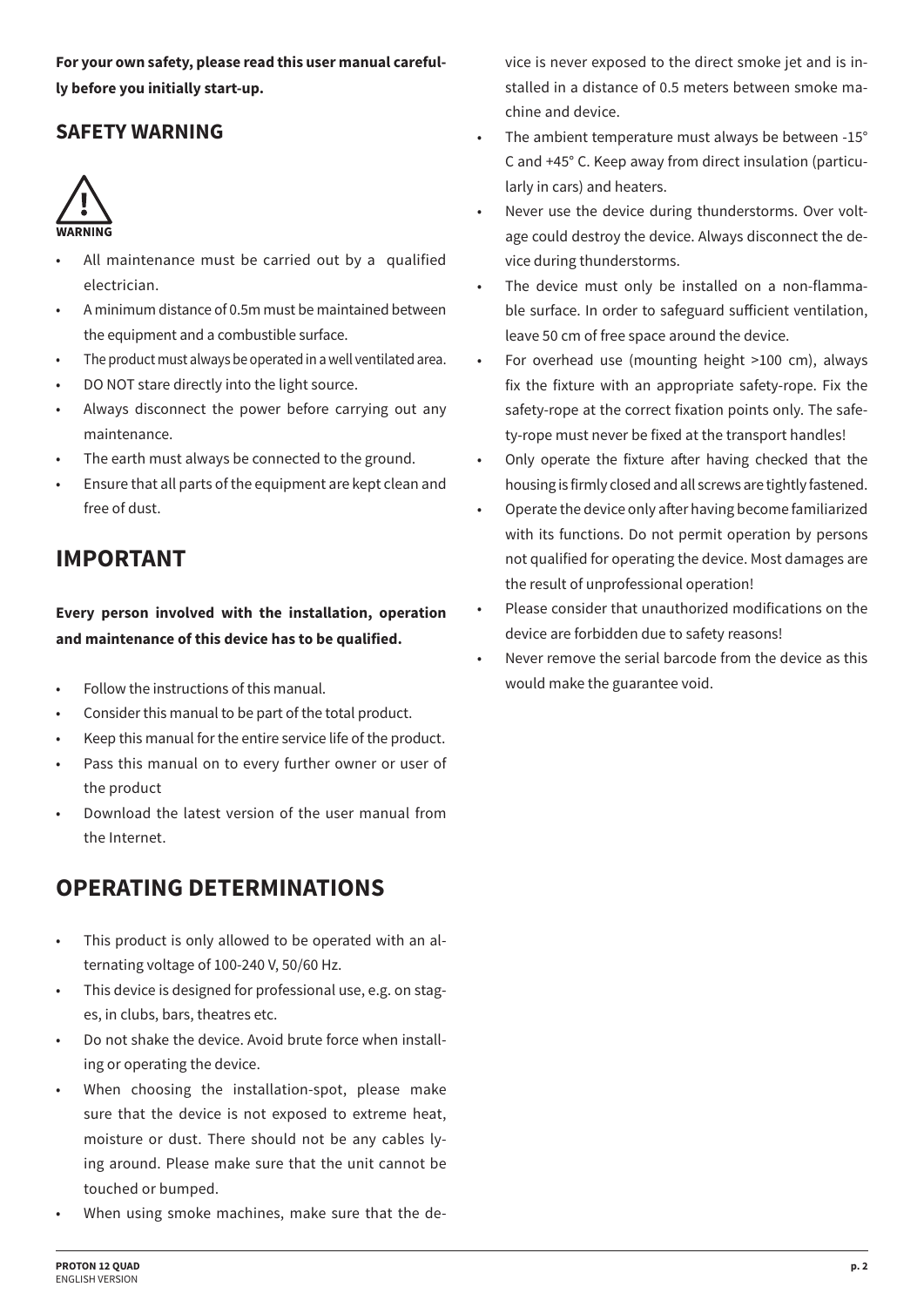# **PROTON 12 QUAD**

*Professional LED Par with USB port - 12 x 4-in-1 RGBA 8W LEDs*

Proton 12 QUAD USB is a professional, light & compact fixture powered by 12 RGBA 8W LEDs. Member of the successful return of Proton Series, it uses quad-color LED technology enabling a smooth RGBA mix with no multicolor shadows. Thanks to its power and 18º beam angle this equipment is ideal for the most demanding stages and installations. Amongst its most relevant features the user will find the built-in USB port that in combination with NEO Stick USB allows the user to control the unit in wireless mode.

#### **Source & Optics**

Light Source: 12 x 4-in-1 8W LEDs LEDs life: 50.000 hours Beam angle: 18º / Field angle: 35º

#### **Photometric data**

Luminous flux: 1828 Lux @ 3m (10 ft)

## **Efects & functions**

Controllable via NEO Wi app - iOS® & Android® - Combined with the NEO Stick USB Quad-color LED technology: Smooth RGBA mix with no multi colored shadows Ideal for any setting thanks to amber color incorporation 15 color macros and rainbow efect Dimmer: 0-100% general & for all colors Strobe efect: 1-30 Hz Flicker free (Ideal for broadcasting) 4 built-in programs IR control available (not included) Built-in microphone Gel Frame included

#### **Control**

DMX Channels: 4/9 Operational modes: DMX, Master/Slave, Auto-run, Static Colors and Sound-Active USB port for Wifi control (Through NEO USB Stick) Software upgrade via DMX

## **Electrical**

Input voltage range: AC100–240V, 50-60Hz Power consumption: 132W

## **Physical**

IP Rating: IP20 4-digit LCD display DMX connectors: 2 XLR connectors (XLR-3 input and output) USB port Power supply & thru connectors Dimensions: 272x270x114 mm. / 10.7x10.6x4.5 in. Weight: 2.8 Kg. / 6.2 Lbs.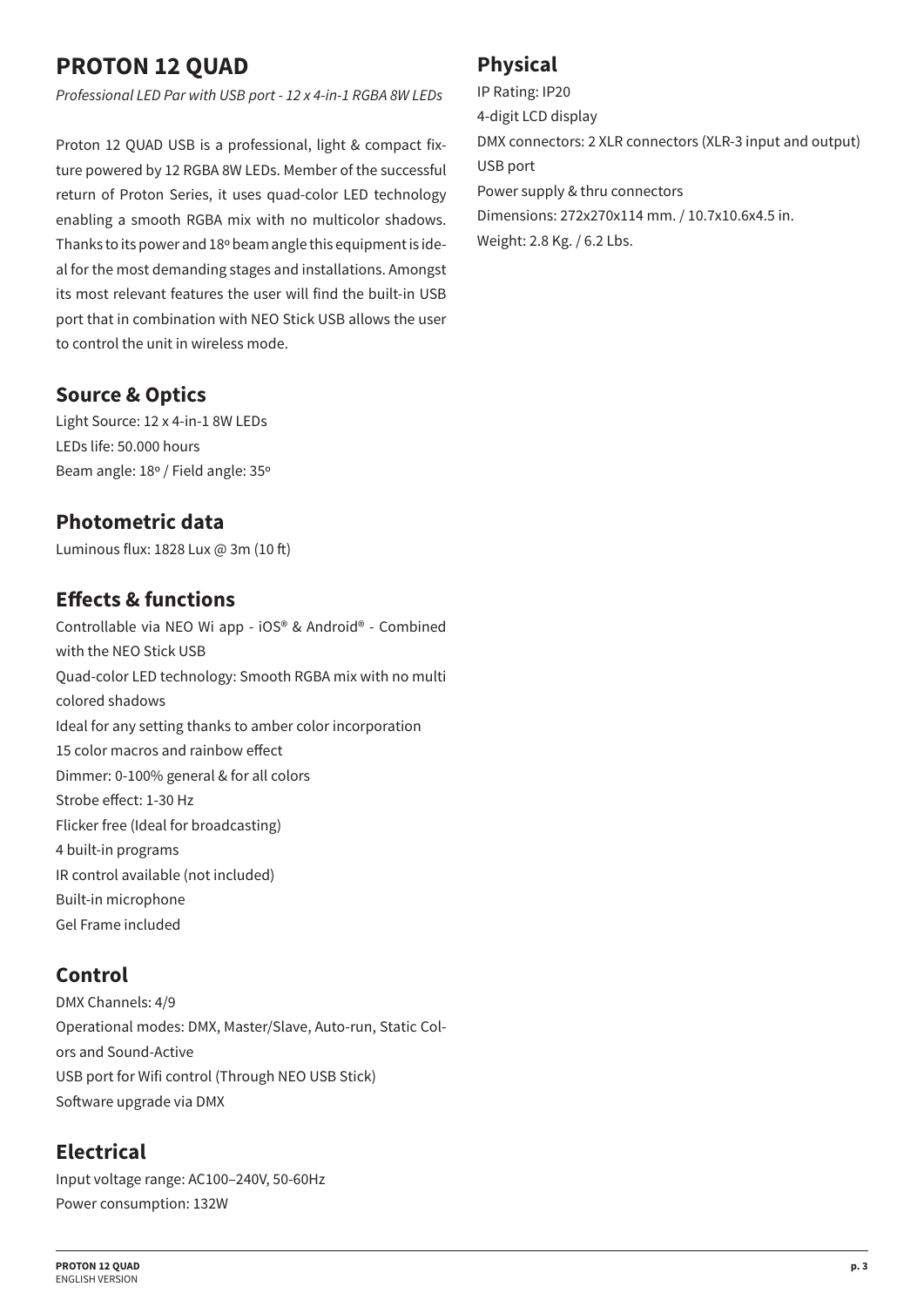## **Menu**

|                  |                |                                            |                          |              |                              |                |                | <b>MENU</b>    |                 |                   |  |  |
|------------------|----------------|--------------------------------------------|--------------------------|--------------|------------------------------|----------------|----------------|----------------|-----------------|-------------------|--|--|
| NO.              |                | <b>Main Menu</b>                           |                          |              |                              | Menu level 2   |                |                | Menu<br>level 3 | Remark            |  |  |
|                  | $\overline{4}$ |                                            | $\mathsf C$              | H            | $\sf d$                      |                |                | $\mathbf 1$    |                 |                   |  |  |
| $\mathbf{1}$     |                | DMX Channel/Slave                          |                          |              | $\sf d$                      | 5              | $1\,$          | $\overline{2}$ |                 | Default:8CH, d 1  |  |  |
| $\mathbf{2}$     | 9              |                                            | $\mathsf{C}$             | H            | $\sf d$                      |                |                | $\mathbf 1$    |                 |                   |  |  |
|                  |                | DMX Channel/Slave                          |                          |              | $\sf d$                      | 5              | $\mathbf{1}$   | $\overline{2}$ |                 |                   |  |  |
|                  | $\mathsf C$    | $\overline{a}$                             | $\overline{\phantom{a}}$ |              | $\mathsf C$                  |                |                | $\mathbf 1$    |                 |                   |  |  |
|                  |                |                                            | Color                    |              | $\mathsf C$                  |                |                | $\overline{2}$ |                 |                   |  |  |
|                  |                |                                            |                          |              | $\mathsf C$                  |                |                | 3              |                 |                   |  |  |
| $\mathbf{3}$     |                |                                            |                          |              |                              | $\ldots$       | $\cdots$       |                |                 | Default: C15=RGBA |  |  |
|                  |                |                                            |                          |              |                              | $\cdots$       | $\cdots$       |                |                 |                   |  |  |
|                  |                |                                            |                          |              | $\mathsf C$                  |                | $\mathbf 1$    | 3              |                 |                   |  |  |
|                  |                |                                            |                          |              | $\mathsf C$                  |                | $1\,$          | $\overline{4}$ |                 |                   |  |  |
|                  |                |                                            |                          |              | $\mathsf C$                  |                | $\mathbf{1}$   | 5              |                 |                   |  |  |
|                  | P              |                                            |                          |              | $\sf P$                      |                |                | $\mathbf 1$    |                 |                   |  |  |
| 4                |                | Programs                                   |                          |              | $\mathsf{P}$<br>$\mathsf{P}$ |                |                | $\overline{2}$ |                 | Default:P1        |  |  |
|                  |                |                                            |                          |              |                              |                |                | 3              |                 |                   |  |  |
|                  |                |                                            |                          |              | $\sf P$                      |                |                | $\overline{4}$ |                 |                   |  |  |
| 5                | $\mathsf{S}$   | $\overline{\phantom{a}}$                   | $\equiv$                 |              | $\mathsf{S}$                 |                |                | $\mathbf 1$    |                 | Default: S100     |  |  |
|                  |                | Program Speed                              |                          |              | $\mathsf S$                  | $\mathbf{1}$   | $\pmb{0}$      | $\pmb{0}$      |                 |                   |  |  |
| 6                | $\mathsf{S}$   | $\mathsf{n}$                               | $\sf d$                  |              | $\mathsf S$                  | n              | $\sf d$        | $\mathbf 1$    |                 |                   |  |  |
|                  |                | Sound-Active Mode                          |                          |              | $\mathsf{S}$                 | n              | $\mathsf{d}$   | $\overline{2}$ |                 |                   |  |  |
| $\mathbf{7}$     | $\mathsf S$    | $\mathsf{e}% _{0}\left( \mathsf{e}\right)$ | n                        | $\mathsf{S}$ | $\sf u$                      |                |                | $\pmb{0}$      |                 | Default:80        |  |  |
|                  |                | Sound Sensitivity                          |                          |              | $\sf u$                      | $\mathbf{1}$   | $\pmb{0}$      | $\pmb{0}$      |                 |                   |  |  |
|                  | $\sf U$        | $\overline{a}$                             | $\overline{\phantom{a}}$ |              | r                            |                |                | $\pmb{0}$      |                 |                   |  |  |
|                  |                | User colors regulate                       |                          |              |                              | $\overline{2}$ | 5              | $\sqrt{5}$     |                 |                   |  |  |
|                  |                |                                            |                          |              | g                            |                |                | $\pmb{0}$      |                 |                   |  |  |
| $\pmb{8}$        |                |                                            |                          |              |                              | $\overline{2}$ | 5              | 5              |                 | Default:RGBA=255  |  |  |
|                  |                |                                            |                          |              | $\mathsf b$                  |                |                | $\pmb{0}$      |                 |                   |  |  |
|                  |                |                                            |                          |              |                              | $\mathbf 2$    | 5              | 5              |                 |                   |  |  |
|                  |                |                                            |                          |              | $\mathsf A$                  |                |                | $\pmb{0}$      |                 |                   |  |  |
|                  |                |                                            |                          |              |                              | $\overline{2}$ | $\overline{5}$ | $\sqrt{5}$     |                 |                   |  |  |
|                  | $\mathsf{d}$   | I                                          | M                        |              |                              | $\mathsf O$    | F              | F              |                 |                   |  |  |
| $\boldsymbol{9}$ |                |                                            |                          |              | $\sf d$                      | $\mathbf{I}$   | M              | $\mathbf 1$    |                 | Default: OFF      |  |  |
|                  |                |                                            |                          |              | ${\sf d}$                    | $\mathbf{I}$   | M              | $\overline{2}$ |                 |                   |  |  |
|                  |                |                                            |                          |              | ${\sf d}$                    | $\mathbf{I}$   | M              | $\mathsf{3}$   |                 |                   |  |  |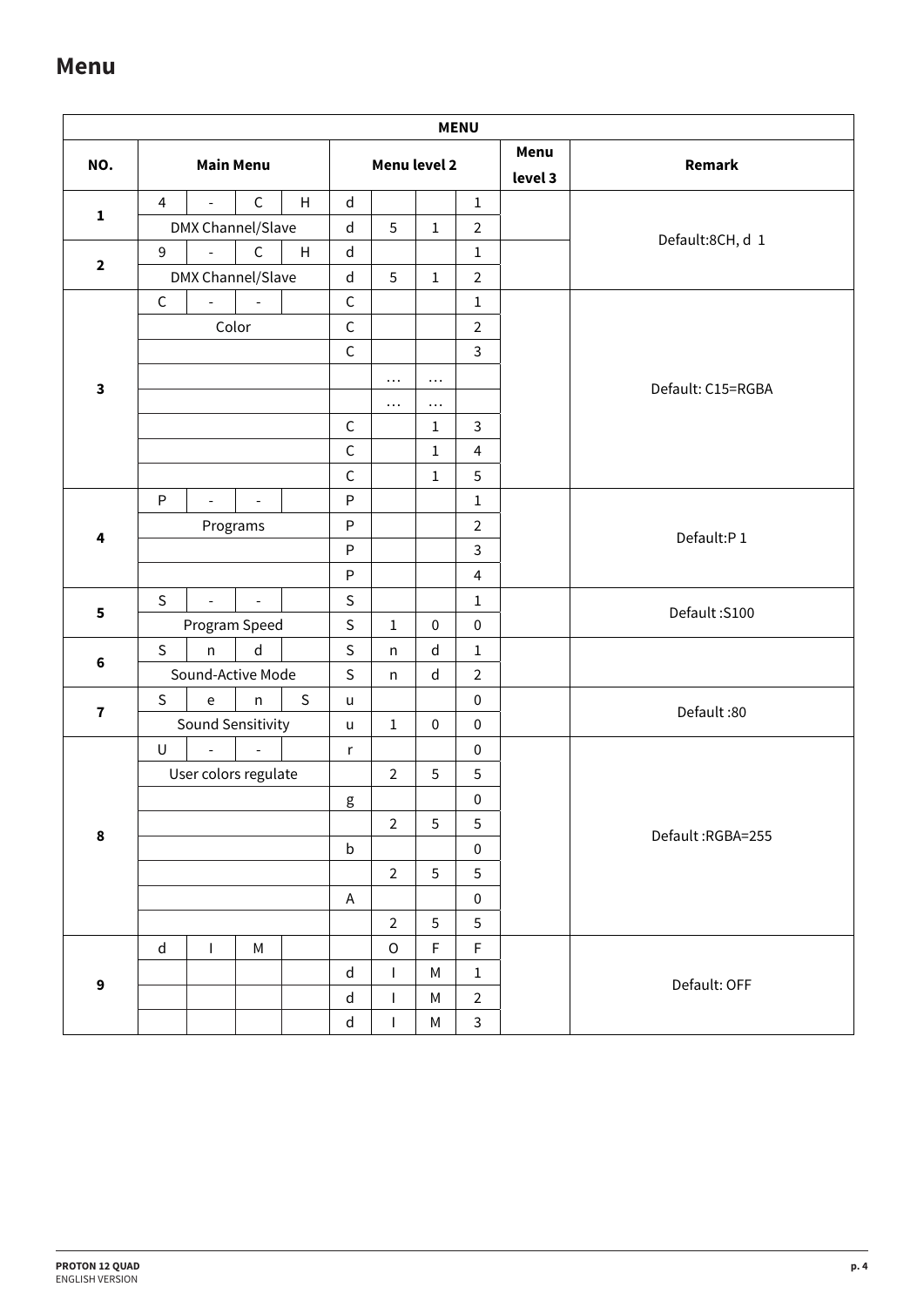| NO. | <b>Main Menu</b> | Menu level 2 |              |   | Menu<br>level 3 | Remark         |                |                          |
|-----|------------------|--------------|--------------|---|-----------------|----------------|----------------|--------------------------|
|     | E<br>T.<br>S     | $\circ$      | $\mathsf{n}$ |   |                 |                | Default:ON     |                          |
|     | IR Setting       | O            | F            | F |                 | Blackout       | AUTO           | SOUND                    |
|     |                  |              |              |   |                 | <b>STROBE</b>  | SPEED          | SENSITIVITY              |
|     |                  |              |              |   |                 | $\frac{0}{0}$  | <b>MUNUAL</b>  | <b>FADE</b>              |
| 10  |                  |              |              |   |                 | $\mathsf{R}$   | G              | B                        |
|     |                  |              |              |   |                 | Α              |                |                          |
|     |                  |              |              |   |                 | $+$            | $\mathbf{0}$   | $\overline{\phantom{a}}$ |
|     |                  |              |              |   |                 | 1              | $\overline{2}$ | 3                        |
|     |                  |              |              |   |                 | $\overline{4}$ | 5              | 6                        |
|     |                  |              |              |   |                 | $\overline{7}$ | 8              | 9                        |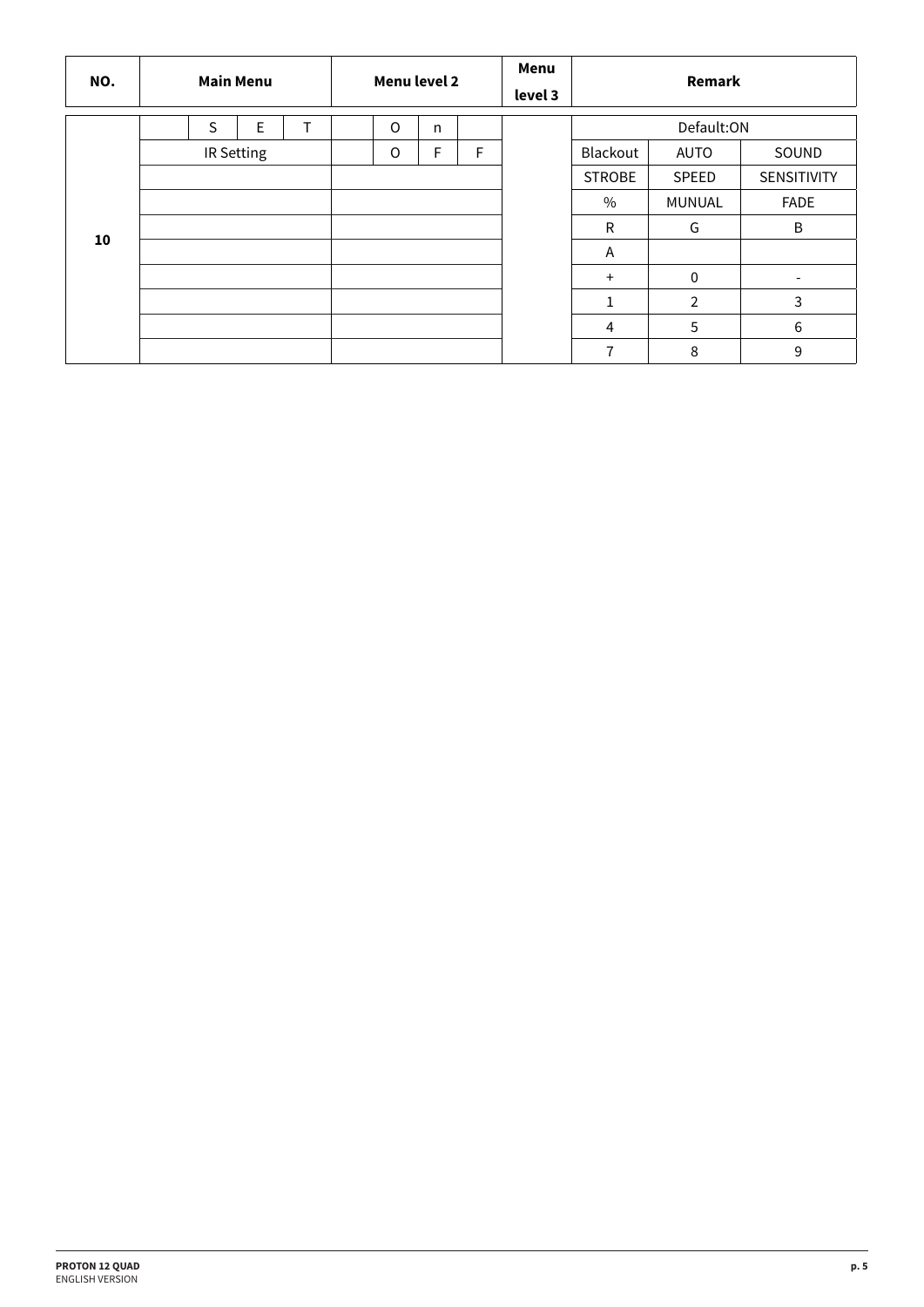# **Tables**

| <b>SOFTWARE</b> |          |  |  |  |  |  |  |  |
|-----------------|----------|--|--|--|--|--|--|--|
| DMX channels    | 4/8CH    |  |  |  |  |  |  |  |
| Strobe speed    | 1 - 30Hz |  |  |  |  |  |  |  |
| PWM frequency   | 1200Hz   |  |  |  |  |  |  |  |

| <b>BATTERY</b> |     |  |  |  |  |  |  |
|----------------|-----|--|--|--|--|--|--|
| Charge time    | hrs |  |  |  |  |  |  |
| Discharge time | hrs |  |  |  |  |  |  |
| Capacity       | mAh |  |  |  |  |  |  |
| Output voltage | VDC |  |  |  |  |  |  |

| <b>HARDWARE</b>                              |                                                        |  |  |  |  |  |
|----------------------------------------------|--------------------------------------------------------|--|--|--|--|--|
| LED make & model<br>TX-BRYG2B120-002         |                                                        |  |  |  |  |  |
| LED maximum rated wattage                    | 8.5<br>W                                               |  |  |  |  |  |
| LED actual driven wattage                    | W/<br>МA<br>6<br>500                                   |  |  |  |  |  |
| Power supply output                          | W<br>100<br>4.16<br>А,<br>24<br>V                      |  |  |  |  |  |
| Included accessories (gel frame, IRC-6, etc) | Power cable                                            |  |  |  |  |  |
| Power linking wire gauge (≥14 AWG)           | 18<br>AWG                                              |  |  |  |  |  |
| <b>Power linking max units</b>               | 12 pcs @ 120V / 20<br>pcs @ 208V /<br>23<br>pcs @ 230V |  |  |  |  |  |
|                                              | Auto-ranging<br>100<br>240 VAC<br>$\omega_{\rm{eff}}$  |  |  |  |  |  |
|                                              | Switch able<br><b>VAC</b><br>or                        |  |  |  |  |  |
| Input voltage                                | VAC.<br>Fixed                                          |  |  |  |  |  |
|                                              | <b>External PSU</b>                                    |  |  |  |  |  |
|                                              | Hz<br><b>VAC</b>                                       |  |  |  |  |  |
| <b>Output voltage (external PSU only)</b>    | <b>VDC</b><br>mA                                       |  |  |  |  |  |
|                                              | 50/60 Hz                                               |  |  |  |  |  |
| Input frequency                              | 50 Hz                                                  |  |  |  |  |  |
|                                              | 60 Hz                                                  |  |  |  |  |  |
| <b>Fuse/breaker Size and Type</b>            | T1 A 250 V                                             |  |  |  |  |  |
|                                              | mm,<br>mm,<br>mm                                       |  |  |  |  |  |
| Gobo size(s)                                 | mm,<br>mm,<br>mm                                       |  |  |  |  |  |
| Size (length x width x height)               | 272<br>X 270<br>114<br>X                               |  |  |  |  |  |
| Weight                                       | $\mathsf{lbs}$ (2.8)<br>kg)                            |  |  |  |  |  |
| <b>Beam Angle</b>                            | 17.94<br>degree                                        |  |  |  |  |  |
| <b>Field Angle</b>                           | degree<br>35.2                                         |  |  |  |  |  |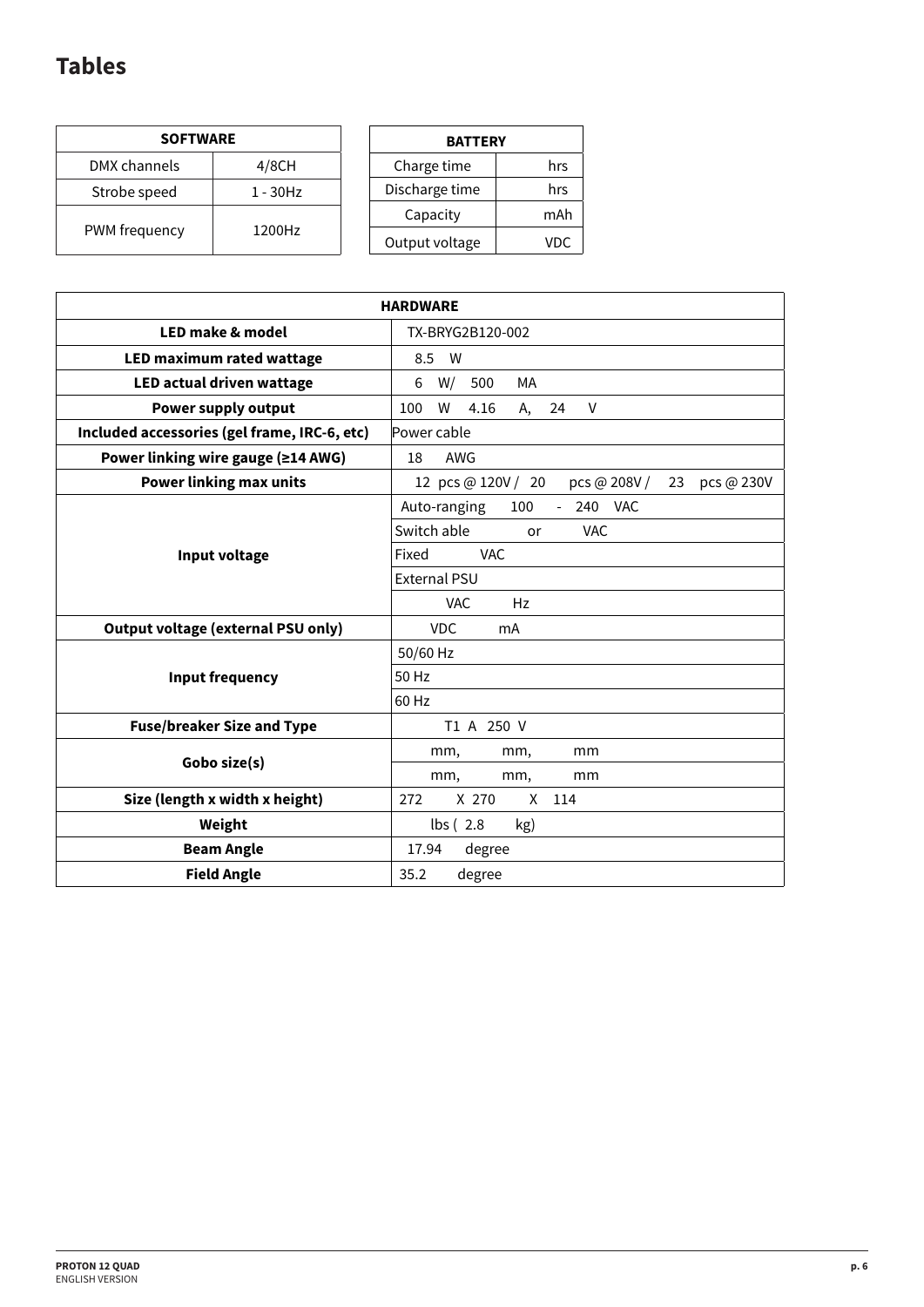|               | <b>LUX</b>     |             |       |            |                |       |                |            |                 |       |  |
|---------------|----------------|-------------|-------|------------|----------------|-------|----------------|------------|-----------------|-------|--|
| <b>COLOR</b>  | 1 <sub>m</sub> | <b>LUX</b>  | 3m    | <b>LUX</b> | 5 <sub>m</sub> | LUX   | 7 <sub>m</sub> | <b>LUX</b> | 10 <sub>m</sub> | LUX   |  |
| R             | 633.8<br>5704  |             |       | 228.2      |                | 116.4 |                |            | 57              |       |  |
| G             |                | 7308<br>812 |       |            | 292.3          |       | 149.11         |            | 73              |       |  |
| B             | 1808           |             | 201   |            | 72.34          |       | 36.9           |            | 18              |       |  |
| A             | 5567           |             | 618.5 |            | 222.7          |       | 113.6          |            |                 | 55.67 |  |
| W             |                |             |       |            |                |       |                |            |                 |       |  |
| P             |                |             |       |            |                |       |                |            |                 |       |  |
| <b>RGB</b>    |                |             |       |            |                |       |                |            |                 |       |  |
| <b>RGBA</b>   | 1828<br>16450  |             |       | 658        |                | 335.7 |                | 164.5      |                 |       |  |
| <b>RGBW</b>   |                |             |       |            |                |       |                |            |                 |       |  |
| <b>RGBAWP</b> |                |             |       |            |                |       |                |            |                 |       |  |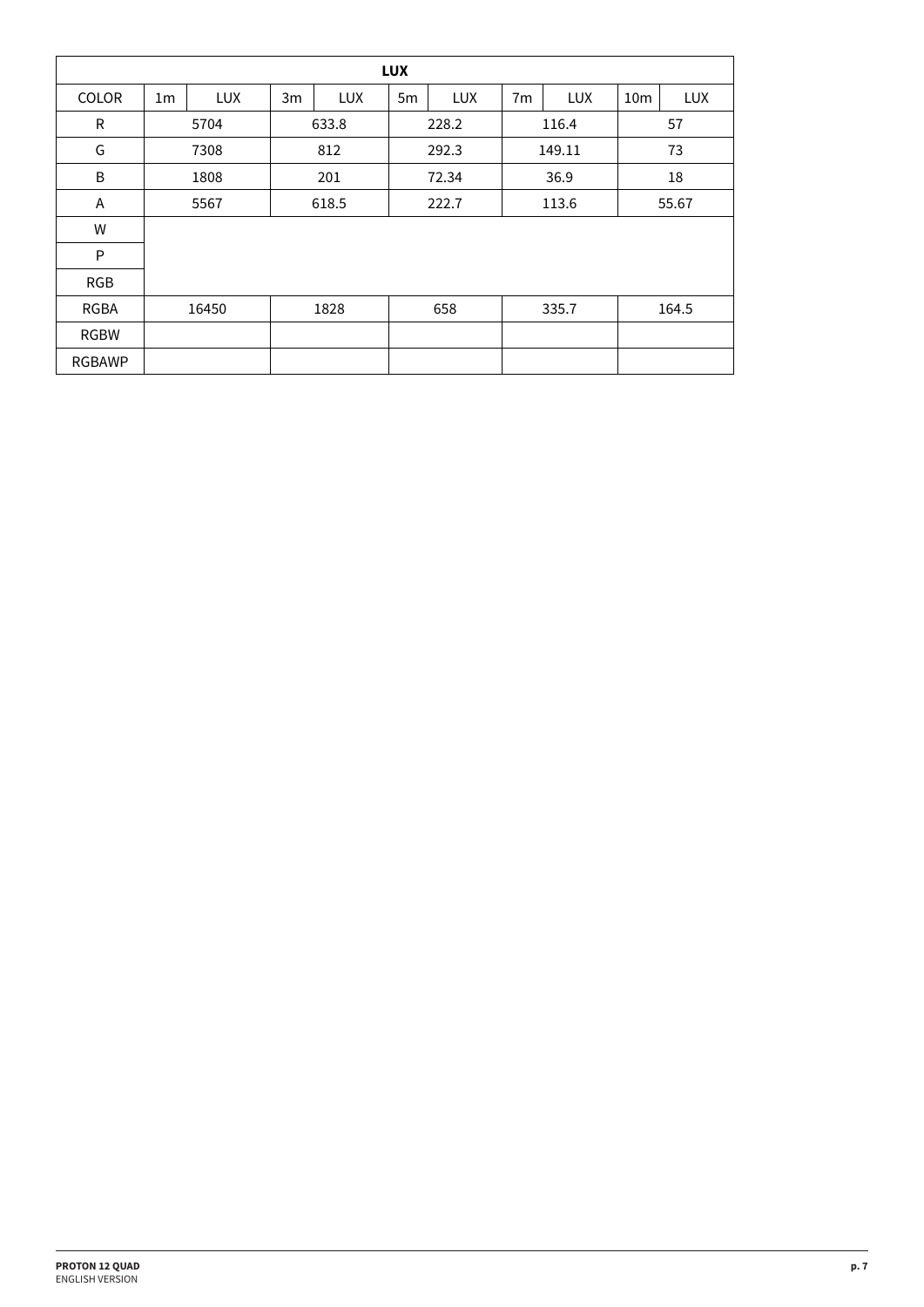# **DMX Chart**

| <b>DMX Chart</b> |                 |         |                 |        |  |  |  |  |  |
|------------------|-----------------|---------|-----------------|--------|--|--|--|--|--|
| 4CH              | <b>Function</b> | Value   | Percent/Setting | Remark |  |  |  |  |  |
| 1                | Red             | 000-255 | $0 - 100%$      |        |  |  |  |  |  |
| $\mathbf 2$      | Green           | 000-255 | $0 - 100%$      |        |  |  |  |  |  |
| 3                | Blue            | 000-255 | $0 - 100%$      |        |  |  |  |  |  |
| 4                | Amber           | 000-255 | $0 - 100%$      |        |  |  |  |  |  |

| 8CH            | Function          | Value   | Percent/Setting               | Remark |
|----------------|-------------------|---------|-------------------------------|--------|
| 1              | Red               | 000-255 | $0 - 100%$                    |        |
| $\overline{2}$ | Green             | 000-255 | $0 - 100%$                    |        |
| 3              | Blue              | 000-255 | $0 - 100%$                    |        |
| 4              | Amber             | 000-255 | $0 - 100%$                    |        |
| 5              |                   | 000-015 | No Function                   |        |
|                | Color             | 016-255 | <b>Color Macros</b>           |        |
|                |                   | 000-015 | No Function                   |        |
|                | Strobe            | 016-255 | Strobe slow to fast           |        |
| 6              | Programs Speed    | 000-255 | Speed slow to fast            |        |
|                |                   | 000-010 | Sound sensitivity OFF         |        |
|                | Sound Sensitivity | 011-255 | Control the sound sensitivity |        |
|                |                   | 000-031 | No Function                   |        |
|                |                   | 032-063 | 0-100%                        |        |
|                |                   | 064-095 | 100%-0                        |        |
|                | Programs          | 096-127 | 100% -0-100%                  |        |
| 7              |                   | 128-159 | <b>Colors Fade</b>            |        |
|                |                   | 160-191 | 4Colors snap                  |        |
|                |                   | 192-223 | 15Colors snap                 |        |
|                |                   | 224-255 | Sound Control                 |        |
| 8              | Dimmer            | 000-255 | $0 - 100%$                    |        |
|                |                   |         | Preset dimmer speed from      |        |
|                |                   | 000-051 | display menu                  |        |
|                |                   | 052-101 | Dimmer speed mode off         |        |
|                |                   |         | Dimmer speed mode1 (fast      |        |
| 9              | Dimmer Speed      | 102-152 | speed)                        |        |
|                | Mode              |         | Dimmer speed mode2 (middle    |        |
|                |                   | 153-203 | speed)                        |        |
|                |                   |         | Dimmer speed mode3 (slow      |        |
|                |                   | 204-255 | speed)                        |        |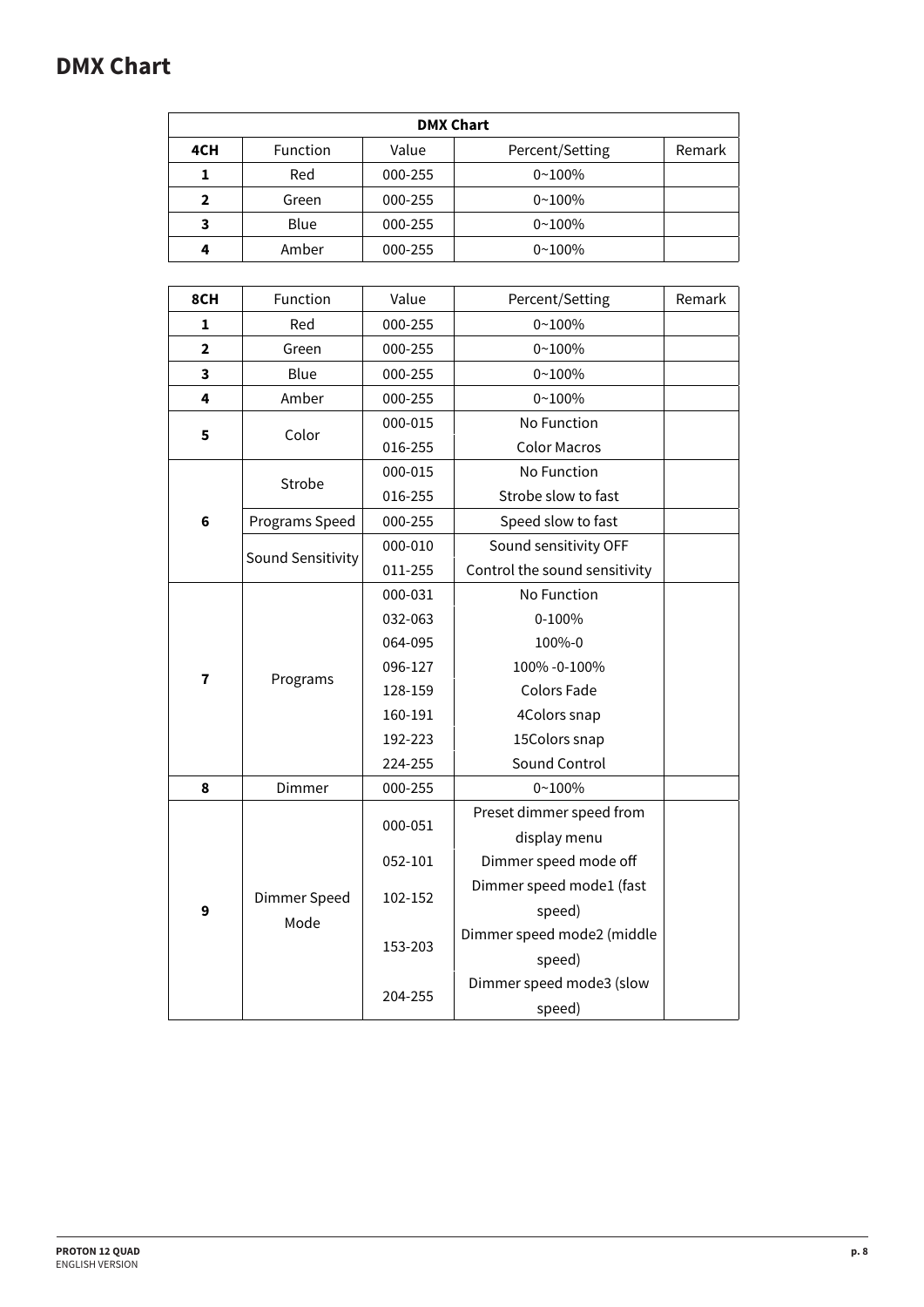**Por su propia seguridad, por favor lea atentamente el manual antes de utilizar el equipo.**

## **ADVERTENCIA DE SEGURIDAD**



- Este producto debe ser instalado por un profesional calificado.
- Toda mantención debe ser llevada a cabo por un electricista calificado.
- Una distancia mínima de 0.5m debe ser mantenida entre el equipo y cualquier superficie combustible.
- El producto debe ser siempre operado en áreas ventiladas.
- NO mire de forma directa hacia la fuente de luz.
- Siempre desconecte el equipo antes de realizar cualquier tipo de mantención.
- El neutro debe estar siempre conectado a tierra.
- Asegúrese que todas las partes del equipo se mantengan limpias y libres de polvo.

# **IMPORTANTE**

- Toda persona involucrada con las instalación, operación y mantenimiento del equipamiento debe estar calificada para ello.
- Seguir las instrucciones de este manual.
- Considerar este manual parte del producto.
- Mantener este manual durante toda la vida útil del producto.
- Pasar el presente manual a cada uno de los futuros dueños de la unidad.
- Descargar la última versión disponible del sitio de internet de la empresa.

# **DETERMINACIONES DE OPERACIÓN**

- Este producto solamente puede ser operado en un voltaje de 100-240 V, 50/60 Hz.
- Este equipamiento está diseñado para uso profesional. Por ejemplo: escenarios, clubs, bares y teatros.
- No agite el equipo. Evite la fuerza bruta al instalar o hacer funcionar el dispositivo.
- Al elegir el lugar de la instalación, por favor asegúrese de que el dispositivo no está expuesto a calor extremo, humedad o polvo. No debe haber ningún cable por ahí. Por favor, asegúrese de que la unidad no puede ser tocada ni golpeada.
- Al usar máquinas de humo, asegúrese de que el dispositivo no está expuesto al chorro de directo de la máquina y de que sea instalado a una distancia mínima de 0,5 metros entre la máquina de humo y el dispositivo.
- La temperatura ambiente debe estar siempre entre -15 ° C y + 45 ° C. Mantener alejado del sol directo (especialmente en el coche) y calentadores.
- Nunca utilice este dispositivo durante tormentas eléctricas. El Sobre-voltaje podría destruir el dispositivo. Siempre desconecte el aparato durante tormentas eléctricas.
- El equipo sólo se debe instalar sobre una superficie no inflamable. Con el fin de salvaguardar la ventilación suficiente, deje 50 cm de espacio libre alrededor del aparato.
- Por instalar el equipo encima de la cabeza (altura de montaje> 100 cm), siempre fije el aparato con una cuerda de seguridad apropiada. Fijar la cuerda de seguridad sólo en los puntos de fijación correctos. La seguridad de la cuerda no debe fijarse en las asas de transporte.
- Opere el equipo solamente luego de haber comprobado que el recinto del mismo está bien cerrado y con todos los tornillos bien apretados.
- Haga funcionar el aparato sólo después de familiarizarse con sus funciones. No permitir la utilización por parte de personas no calificadas para operar el dispositivo. La mayoría de los daños son el resultado de una operación poco profesional.
- Por favor, considere que las modificaciones no autorizadas del aparato están prohibidas por razones de seguridad.
- Nunca quite el código de barras de serie del dispositivo ya que esto haría que la garantía pierda vigencia.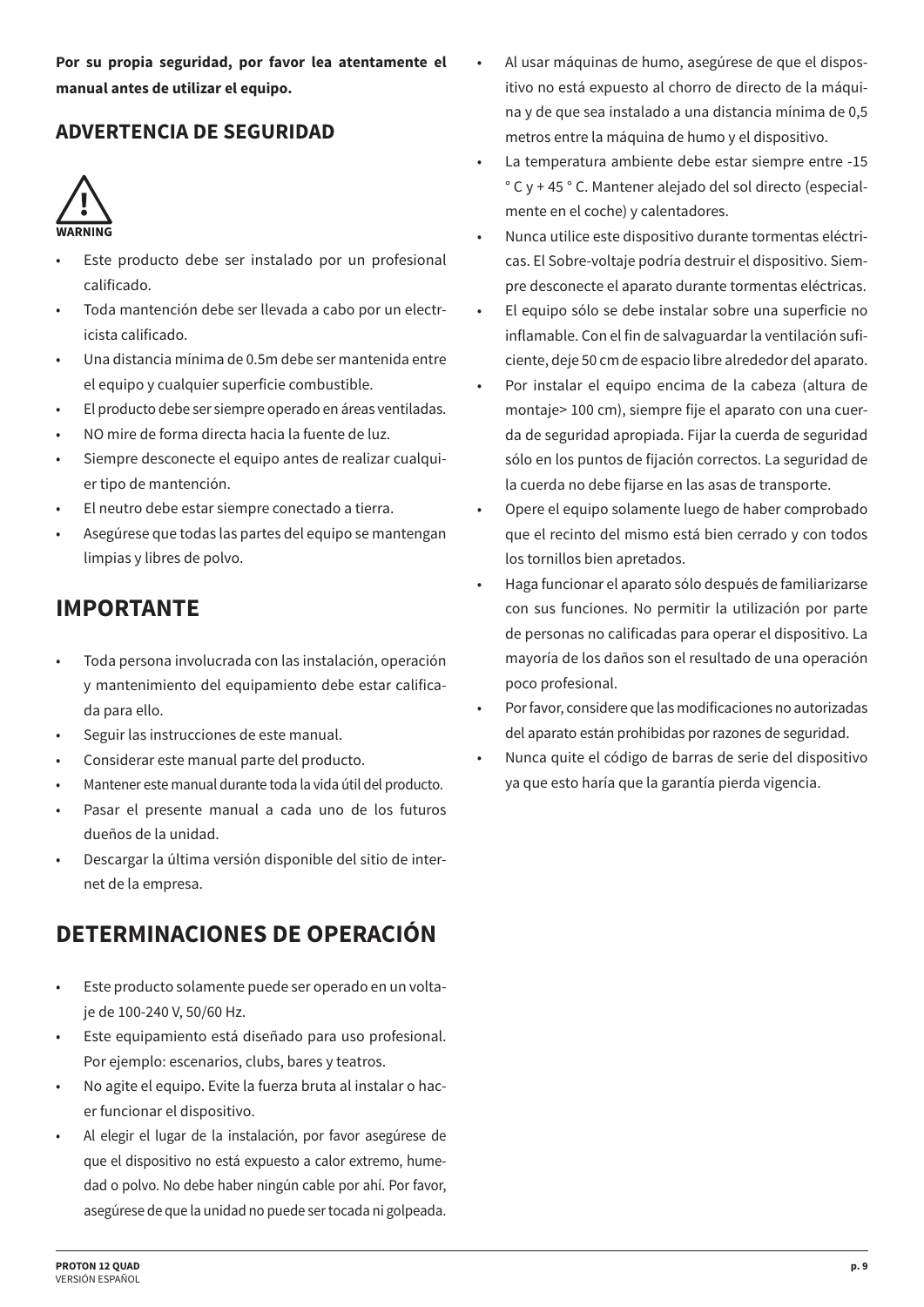# **PROTON 12 QUAD**

*Par de LED profesional con puerto USB - 12 LEDs RGBA 4-en-1 de 8W*

Proton 12 QUAD USB es una luminaria profesional liviana y compacta que cuenta con 12 LEDs RGBA de 8W. Miembro de la exitoso regreso de la serie Proton, utiliza tecnología LED de cuatro colores permite una mezcla RGBA suave sin sombras multicolor. Por su potencia y su ángulo de haz de 18º es ideal tanto para su utilización en escenarios o en las más demandantes instalaciones. Entre sus características más salientes está la incorporación de un puerto USB que permite, mediante la utilización del NEO Stick USB, controlar la unidad wireless.

## **Fuente & Ópticas**

Fuente de luz: 12 LEDs 4-en-1 de 8W Vida útil promedio: 50.000 horas Ángulo de haz: 18º / Ángulo de campo: 35º

## **Datos fotométricos**

Flujo lumínico: 1828 Lux @ 3m (10 f)

## **Efectos y funciones**

Controlable mediante la app NEO Wi - iOS® & Android® incorporando el NEO USB Stick Tecnología LED de cuatro colores: Mezcla RGBA suave sin sombras multicolor Ideal para ambientación por la incorporación del ámbar Macros de color y efecto arcoiris Dimmer: 0-100% general & para todos los colores Efecto estrobo: 1-30 Hz Sin parpadeo (Ideal para broadcasting) 4 programas integrados Controlable vía IR (no incluído) Microfono incorporado Gel Frame incluido

#### **Control**

Canales DMX: 4/9 Modos de operación: DMX, Master/Slave, Automático, colores estáticos & activado por sonido Puerto USB para su control Wi-Fi (Mediante NEO USB Stick) Actualización de sofware via DMX

## **Eléctrico**

Rango de voltaje de entrada: AC100–240V, 50-60Hz Consumo de potencia: 132W

#### **Físico**

Certificación IP20 Pantalla LED de 4 dígitos Conectores DMX: 2 conectores XLR (XLR-3 entrada y salida) Puerto USB Conectores de alimentación y thru Dimensiones: 272x270x114 mm. / 10.7x10.6x4.5 pulg. Peso: 2.8 Kg. / 6.2 Lbs.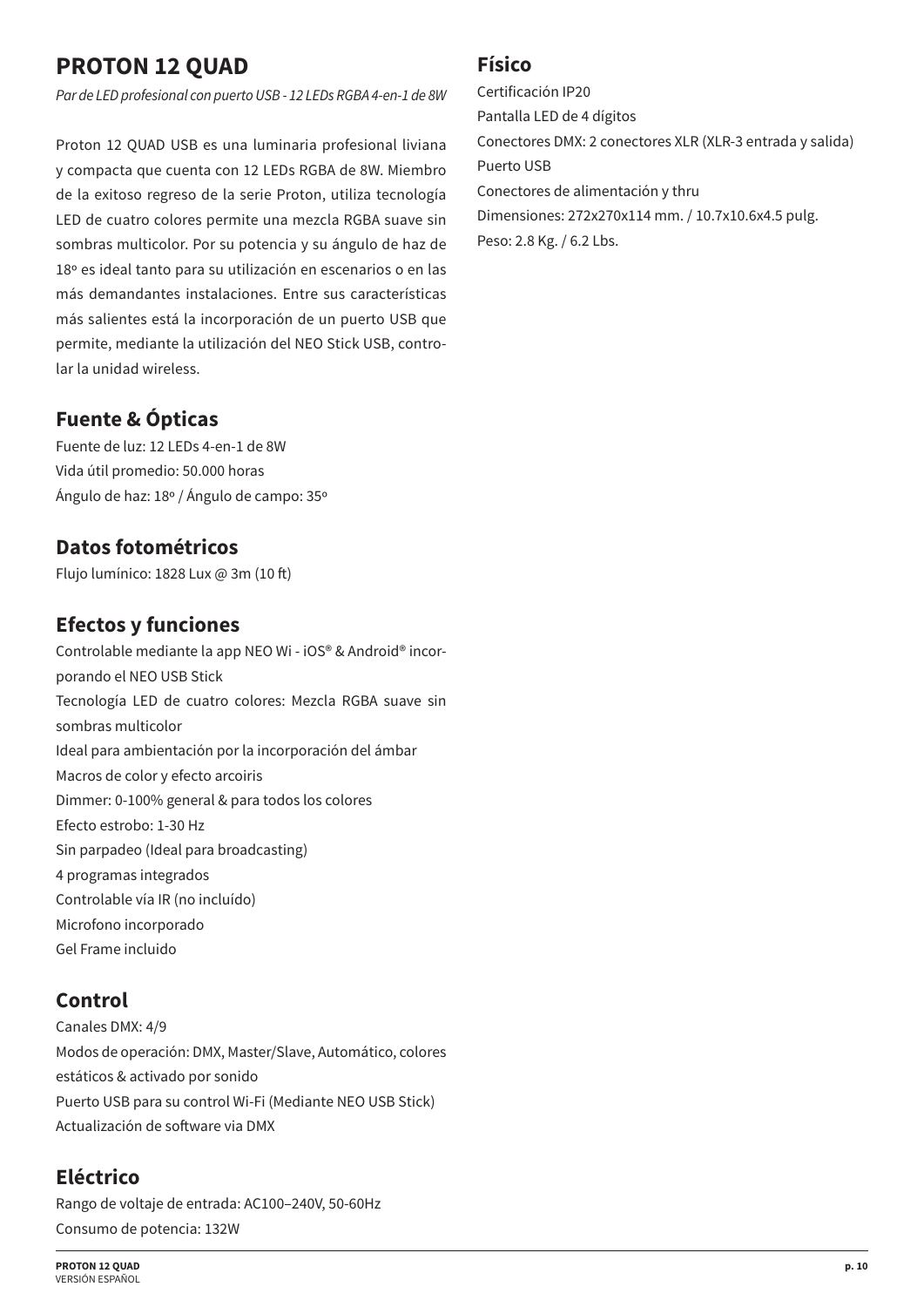# **Menú**

|                         |                |                      |                          |              |              |                |              | <b>MENU</b>    |                 |                   |
|-------------------------|----------------|----------------------|--------------------------|--------------|--------------|----------------|--------------|----------------|-----------------|-------------------|
| NO.                     |                |                      | <b>Main Menu</b>         |              |              | Menu level 2   |              |                | Menu<br>level 3 | Remark            |
|                         | $\overline{4}$ | $\overline{a}$       | $\mathsf C$              | H            | $\mathsf{d}$ |                |              | $\mathbf{1}$   |                 |                   |
| $\mathbf{1}$            |                | DMX Channel/Slave    |                          |              | $\sf d$      | 5              | $1\,$        | $\overline{2}$ |                 |                   |
| $\mathbf{2}$            | $\mathsf 9$    |                      | $\mathsf C$              | H            | $\sf d$      |                |              | $\mathbf{1}$   |                 | Default:8CH, d 1  |
|                         |                | DMX Channel/Slave    |                          |              | $\mathsf{d}$ | 5              | $1\,$        | $\overline{2}$ |                 |                   |
|                         | $\mathsf C$    | $\overline{a}$       |                          |              | $\mathsf C$  |                |              | $\mathbf 1$    |                 |                   |
|                         |                |                      | Color                    |              | $\mathsf C$  |                |              | $\overline{2}$ |                 |                   |
|                         |                |                      |                          |              | $\mathsf C$  |                |              | $\mathbf{3}$   |                 |                   |
| $\overline{\mathbf{3}}$ |                |                      |                          |              |              | $\cdots$       | $\cdots$     |                |                 | Default: C15=RGBA |
|                         |                |                      |                          |              |              | $\cdots$       | $\cdots$     |                |                 |                   |
|                         |                |                      |                          |              | $\mathsf C$  |                | $\mathbf{1}$ | $\overline{3}$ |                 |                   |
|                         |                |                      |                          |              | $\mathsf C$  |                | $\mathbf 1$  | $\overline{4}$ |                 |                   |
|                         |                |                      |                          |              | $\mathsf C$  |                | $1\,$        | 5              |                 |                   |
|                         | P              | $\overline{a}$       | $\overline{\phantom{a}}$ |              | P            |                |              | $1\,$          |                 |                   |
| $\overline{\mathbf{4}}$ |                |                      | Programs                 |              | ${\sf P}$    |                |              | $\overline{2}$ |                 | Default:P1        |
|                         |                |                      |                          |              | $\mathsf{P}$ |                |              | $\mathbf{3}$   |                 |                   |
|                         |                |                      |                          |              | $\sf P$      |                |              | $\overline{4}$ |                 |                   |
| ${\bf 5}$               | $\mathsf{S}$   | $\mathbb{L}$         | $\blacksquare$           |              | $\mathsf S$  |                |              | $\,1\,$        |                 | Default: S100     |
|                         |                | Program Speed        |                          |              | $\mathsf{S}$ | $\mathbf 1$    | $\pmb{0}$    | $\pmb{0}$      |                 |                   |
| $\bf 6$                 | $\mathsf S$    | $\mathsf{n}$         | $\sf d$                  |              | $\mathsf{S}$ | n              | $\mathsf{d}$ | $1\,$          |                 |                   |
|                         |                | Sound-Active Mode    |                          |              | $\mathsf S$  | n              | $\sf d$      | $\overline{2}$ |                 |                   |
| $\overline{\mathbf{r}}$ | $\mathsf S$    | $\mathsf{e}\,$       | n.                       | $\mathsf{S}$ | u            |                |              | $\pmb{0}$      |                 | Default:80        |
|                         |                | Sound Sensitivity    |                          |              | $\mathsf{u}$ | $\mathbf{1}$   | $\pmb{0}$    | $\pmb{0}$      |                 |                   |
|                         | $\sf U$        | $\overline{a}$       |                          |              | r            |                |              | $\pmb{0}$      |                 |                   |
|                         |                | User colors regulate |                          |              |              | $\overline{2}$ | 5            | 5              |                 |                   |
|                         |                |                      |                          |              | g            |                |              | $\pmb{0}$      |                 |                   |
| $\pmb{8}$               |                |                      |                          |              |              | $\overline{2}$ | 5            | $\sqrt{5}$     |                 | Default:RGBA=255  |
|                         |                |                      |                          |              | $\sf b$      |                |              | $\pmb{0}$      |                 |                   |
|                         |                |                      |                          |              |              | $\overline{2}$ | 5            | $\sqrt{5}$     |                 |                   |
|                         |                |                      |                          |              | $\mathsf A$  |                |              | $\pmb{0}$      |                 |                   |
|                         |                |                      |                          |              |              | $\overline{2}$ | $\sqrt{5}$   | $\overline{5}$ |                 |                   |
|                         | $\mathsf{d}$   | T                    | M                        |              |              | $\mathsf O$    | $\mathsf F$  | $\mathsf F$    |                 |                   |
| $\boldsymbol{9}$        |                |                      |                          |              | $\mathsf{d}$ | T              | M            | $1\,$          |                 | Default: OFF      |
|                         |                |                      |                          |              | ${\sf d}$    | T              | M            | $\sqrt{2}$     |                 |                   |
|                         |                |                      |                          |              | ${\sf d}$    | $\mathsf{l}$   | М            | $\mathsf{3}$   |                 |                   |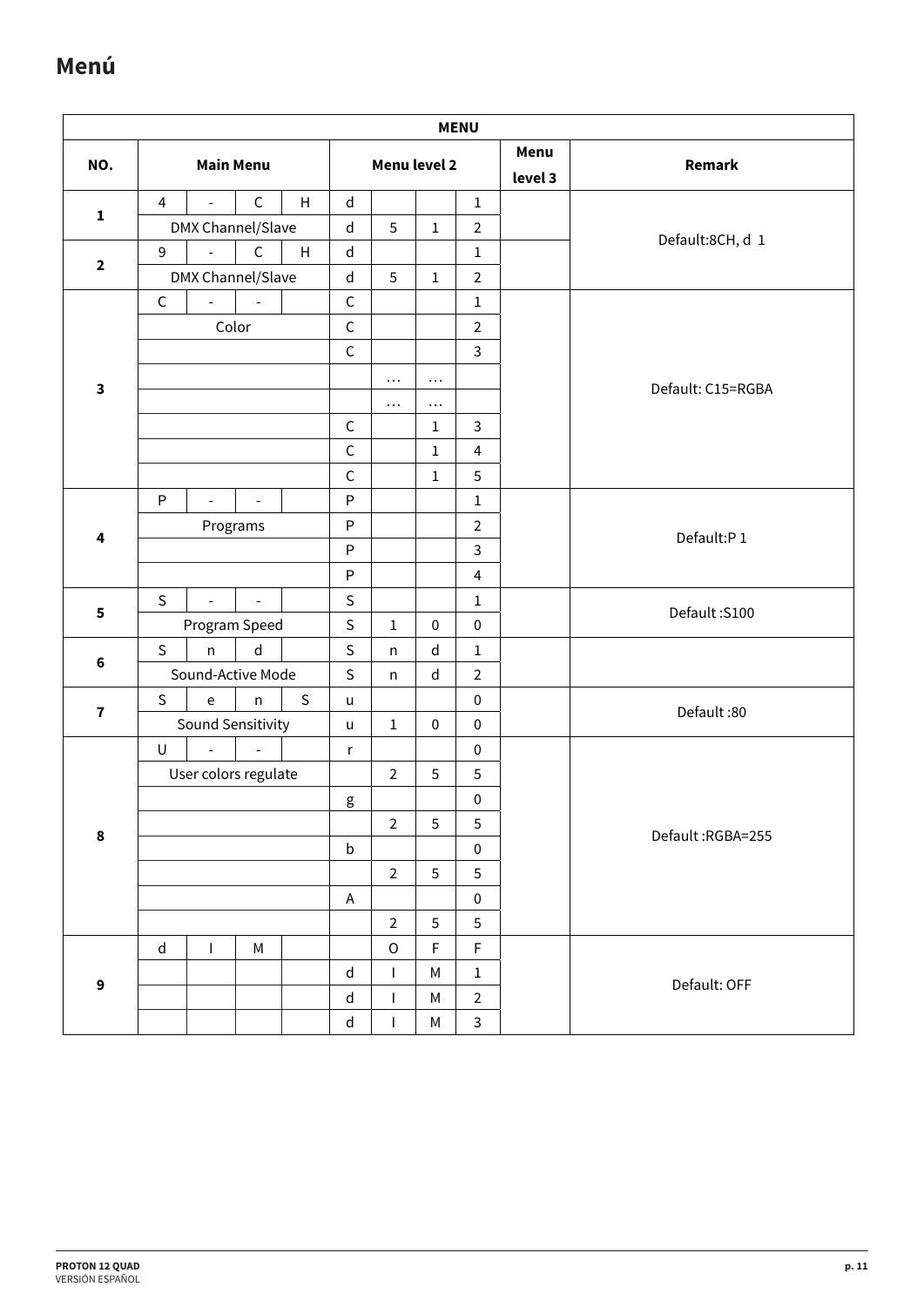| NO. | <b>Main Menu</b> | Menu level 2 |              |   | Menu<br>level 3 | Remark         |                |                          |
|-----|------------------|--------------|--------------|---|-----------------|----------------|----------------|--------------------------|
|     | E<br>T.<br>S     | $\circ$      | $\mathsf{n}$ |   |                 |                | Default:ON     |                          |
|     | IR Setting       | O            | F            | F |                 | Blackout       | AUTO           | SOUND                    |
|     |                  |              |              |   |                 | <b>STROBE</b>  | SPEED          | SENSITIVITY              |
|     |                  |              |              |   |                 | $\frac{0}{0}$  | <b>MUNUAL</b>  | <b>FADE</b>              |
| 10  |                  |              |              |   |                 | $\mathsf{R}$   | G              | B                        |
|     |                  |              |              |   |                 | Α              |                |                          |
|     |                  |              |              |   |                 | $+$            | $\mathbf{0}$   | $\overline{\phantom{a}}$ |
|     |                  |              |              |   |                 | 1              | $\overline{2}$ | 3                        |
|     |                  |              |              |   |                 | $\overline{4}$ | 5              | 6                        |
|     |                  |              |              |   |                 | $\overline{7}$ | 8              | 9                        |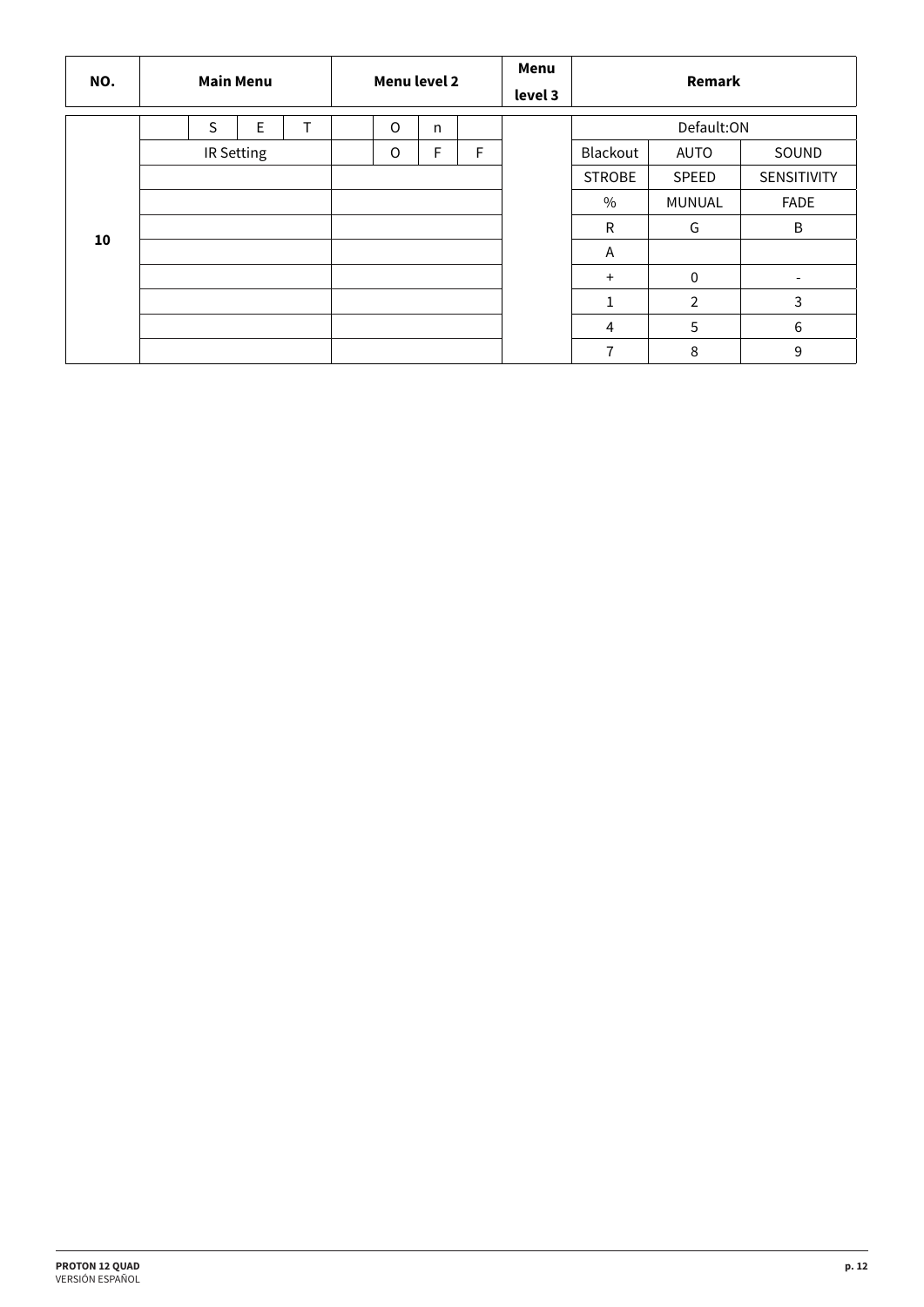# **Tablas**

| <b>SOFTWARE</b> |             |  |  |  |  |  |  |  |
|-----------------|-------------|--|--|--|--|--|--|--|
| DMX channels    | 4/8CH       |  |  |  |  |  |  |  |
| Strobe speed    | $1 - 30$ Hz |  |  |  |  |  |  |  |
| PWM frequency   | 1200Hz      |  |  |  |  |  |  |  |

| <b>BATTERY</b> |     |  |  |  |  |  |  |
|----------------|-----|--|--|--|--|--|--|
| Charge time    | hrs |  |  |  |  |  |  |
| Discharge time | hrs |  |  |  |  |  |  |
| Capacity       | mAh |  |  |  |  |  |  |
| Output voltage | VDC |  |  |  |  |  |  |

| <b>HARDWARE</b>                              |                                                        |  |  |  |
|----------------------------------------------|--------------------------------------------------------|--|--|--|
| <b>LED make &amp; model</b>                  | TX-BRYG2B120-002                                       |  |  |  |
| LED maximum rated wattage                    | 8.5<br>- W                                             |  |  |  |
| LED actual driven wattage                    | MA<br>W/<br>6<br>500                                   |  |  |  |
| <b>Power supply output</b>                   | W<br>100<br>4.16<br>V<br>А,<br>24                      |  |  |  |
| Included accessories (gel frame, IRC-6, etc) | Power cable                                            |  |  |  |
| Power linking wire gauge (≥14 AWG)           | 18<br>AWG                                              |  |  |  |
| <b>Power linking max units</b>               | 12 pcs @ 120V / 20<br>pcs @ 208V /<br>pcs @ 230V<br>23 |  |  |  |
|                                              | Auto-ranging<br>100<br>240 VAC<br>$\sim$               |  |  |  |
|                                              | Switch able<br><b>VAC</b><br>or                        |  |  |  |
| Input voltage                                | <b>VAC</b><br>Fixed                                    |  |  |  |
|                                              | External PSU                                           |  |  |  |
|                                              | Hz<br><b>VAC</b>                                       |  |  |  |
| <b>Output voltage (external PSU only)</b>    | <b>VDC</b><br>mA                                       |  |  |  |
|                                              | 50/60 Hz                                               |  |  |  |
| <b>Input frequency</b>                       | 50 Hz                                                  |  |  |  |
|                                              | 60 Hz                                                  |  |  |  |
| <b>Fuse/breaker Size and Type</b>            | T1 A 250 V                                             |  |  |  |
|                                              | mm,<br>mm,<br>mm                                       |  |  |  |
| Gobo size(s)                                 | mm<br>mm,<br>mm,                                       |  |  |  |
| Size (length x width x height)               | X 270<br>X<br>272<br>114                               |  |  |  |
| Weight                                       | $\mathsf{lbs}$ (2.8)<br>kg)                            |  |  |  |
| <b>Beam Angle</b>                            | 17.94<br>degree                                        |  |  |  |
| <b>Field Angle</b>                           | 35.2<br>degree                                         |  |  |  |

| <b>FOG MACHINES</b>    |  |            |  |  |  |
|------------------------|--|------------|--|--|--|
| Heater size (in watts) |  | w          |  |  |  |
| Fluid consumption rate |  | ml         |  |  |  |
| Pump flow/rate         |  | ml         |  |  |  |
| Output (in CFM)        |  | <b>CFM</b> |  |  |  |
|                        |  | min        |  |  |  |
| Thermocouple values    |  | max        |  |  |  |
| Fluid compatibility    |  |            |  |  |  |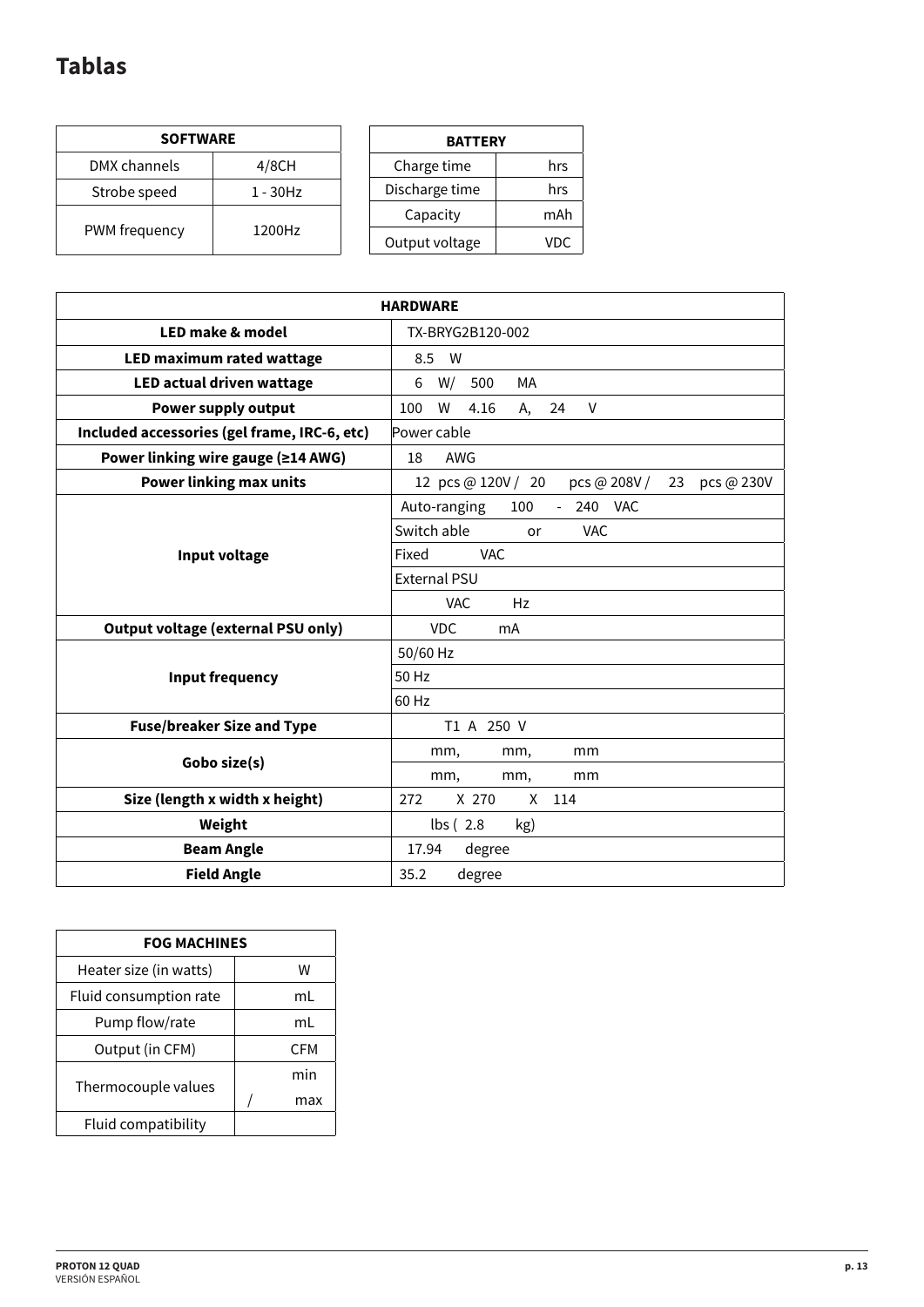| <b>LUX</b>    |                |            |       |       |       |            |                |            |                 |       |  |
|---------------|----------------|------------|-------|-------|-------|------------|----------------|------------|-----------------|-------|--|
| <b>COLOR</b>  | 1 <sub>m</sub> | <b>LUX</b> | 3m    | LUX   | 5m    | <b>LUX</b> | 7 <sub>m</sub> | <b>LUX</b> | 10 <sub>m</sub> | LUX   |  |
| R             |                | 5704       |       | 633.8 |       | 228.2      |                | 116.4      |                 | 57    |  |
| G             | 7308           |            | 812   |       |       | 292.3      |                | 149.11     |                 | 73    |  |
| B             | 1808           |            | 201   |       | 72.34 |            | 36.9           |            | 18              |       |  |
| A             | 5567           |            | 618.5 |       |       | 222.7      |                | 113.6      |                 | 55.67 |  |
| W             |                |            |       |       |       |            |                |            |                 |       |  |
| P             |                |            |       |       |       |            |                |            |                 |       |  |
| <b>RGB</b>    |                |            |       |       |       |            |                |            |                 |       |  |
| <b>RGBA</b>   | 1828<br>16450  |            |       |       | 658   |            | 335.7          |            | 164.5           |       |  |
| <b>RGBW</b>   |                |            |       |       |       |            |                |            |                 |       |  |
| <b>RGBAWP</b> |                |            |       |       |       |            |                |            |                 |       |  |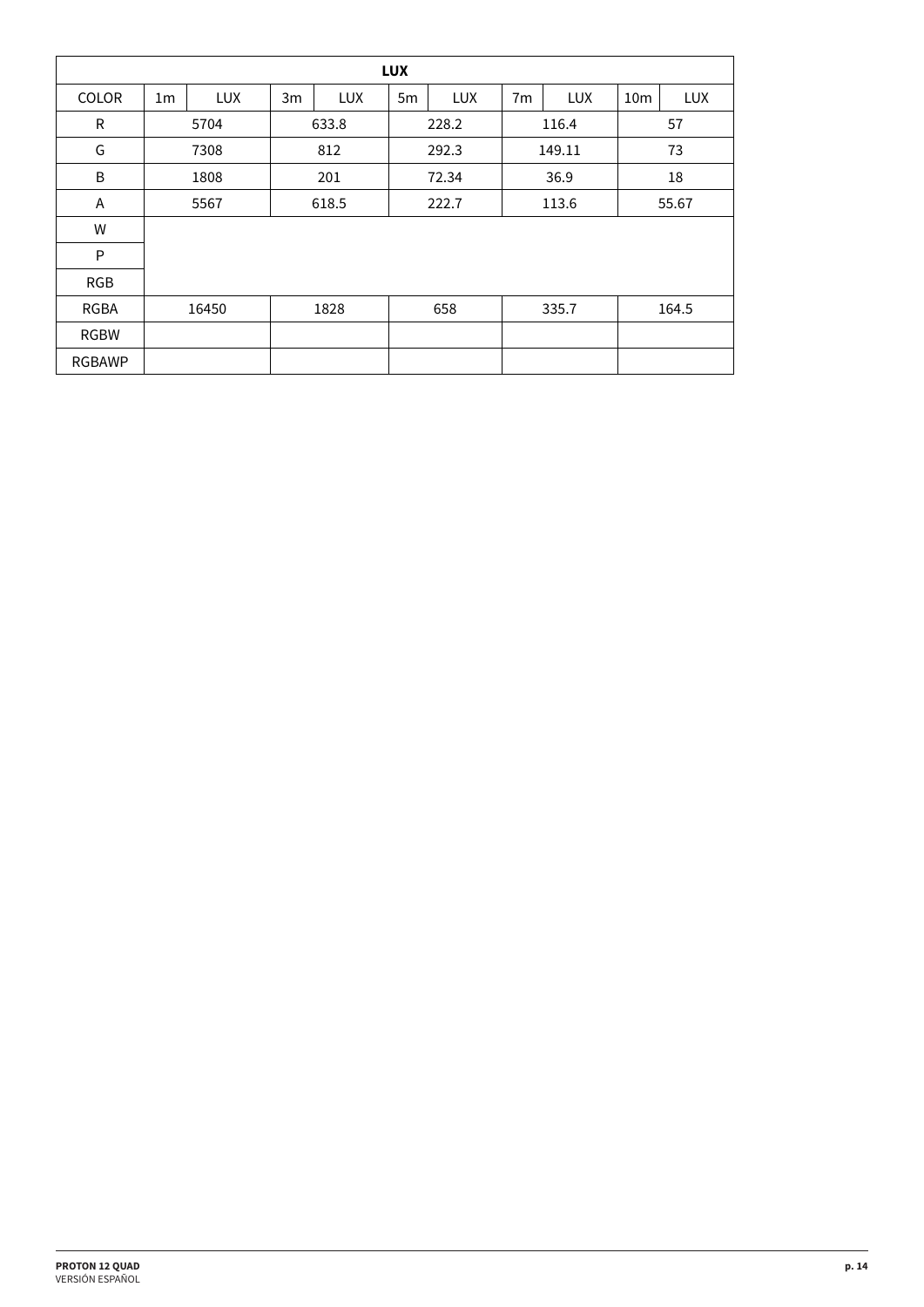# **DMX Chart**

| <b>DMX Chart</b> |                 |         |                 |        |  |  |  |
|------------------|-----------------|---------|-----------------|--------|--|--|--|
| 4CH              | <b>Function</b> | Value   | Percent/Setting | Remark |  |  |  |
| 1                | Red             | 000-255 | $0 - 100%$      |        |  |  |  |
| $\mathbf 2$      | Green           | 000-255 | $0 - 100%$      |        |  |  |  |
| 3                | Blue            | 000-255 | $0 - 100%$      |        |  |  |  |
| 4                | Amber           | 000-255 | $0 - 100%$      |        |  |  |  |

| 8CH            | Function             | Value   | Percent/Setting               | Remark |
|----------------|----------------------|---------|-------------------------------|--------|
| 1              | Red                  | 000-255 | $0 - 100%$                    |        |
| $\overline{2}$ | Green                | 000-255 | $0 - 100%$                    |        |
| 3              | Blue                 | 000-255 | $0 - 100%$                    |        |
| 4              | Amber                | 000-255 | $0 - 100%$                    |        |
| 5              | Color                | 000-015 | No Function                   |        |
|                |                      | 016-255 | <b>Color Macros</b>           |        |
|                | Strobe               | 000-015 | No Function                   |        |
|                |                      | 016-255 | Strobe slow to fast           |        |
| 6              | Programs Speed       | 000-255 | Speed slow to fast            |        |
|                | Sound Sensitivity    | 000-010 | Sound sensitivity OFF         |        |
|                |                      | 011-255 | Control the sound sensitivity |        |
|                |                      | 000-031 | No Function                   |        |
|                |                      | 032-063 | 0-100%                        |        |
|                |                      | 064-095 | 100%-0                        |        |
| 7              | Programs             | 096-127 | 100% -0-100%                  |        |
|                |                      | 128-159 | <b>Colors Fade</b>            |        |
|                |                      | 160-191 | 4Colors snap                  |        |
|                |                      | 192-223 | 15Colors snap                 |        |
|                |                      | 224-255 | Sound Control                 |        |
| 8              | Dimmer               | 000-255 | $0 - 100%$                    |        |
|                | Dimmer Speed<br>Mode | 000-051 | Preset dimmer speed from      |        |
|                |                      |         | display menu                  |        |
| 9              |                      | 052-101 | Dimmer speed mode off         |        |
|                |                      | 102-152 | Dimmer speed mode1 (fast      |        |
|                |                      |         | speed)                        |        |
|                |                      | 153-203 | Dimmer speed mode2 (middle    |        |
|                |                      |         | speed)                        |        |
|                |                      | 204-255 | Dimmer speed mode3 (slow      |        |
|                |                      |         | speed)                        |        |